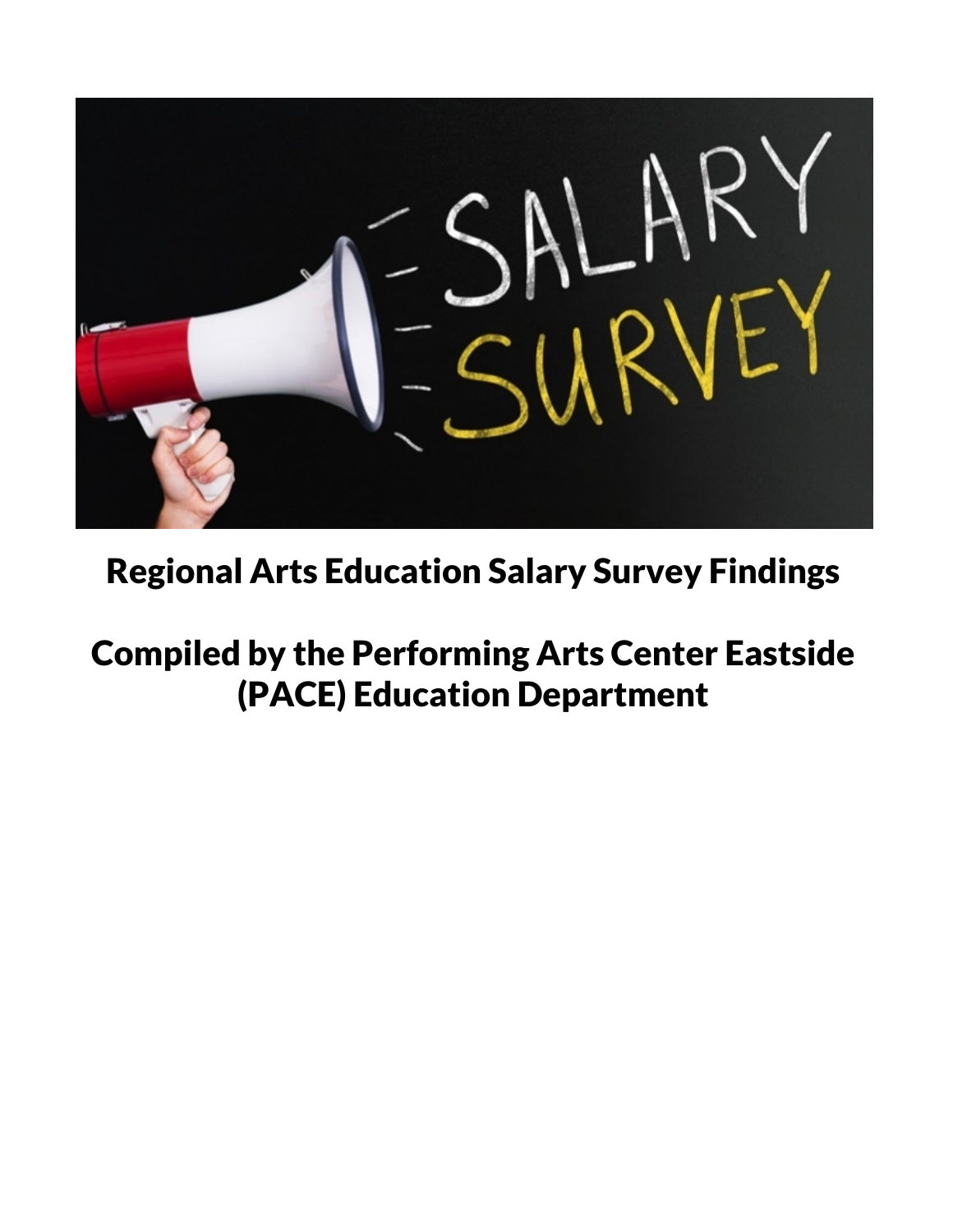## **Regional Arts Education Salary Survey Compiled by the Performing Arts Center Eastside (PACE) Arts Education Department**

This survey was requested by those participating in the Education Director's Forum. The questions were culled from several salary surveys conducted nationally, with focus given to areas of interest expressed by those participating in the forum. While not perfect, as each of our departments are unique in structure, budget, size and programmatic offerings, the results do provide a snapshot of the current arts education salary market in Bellevue, Edmonds, Kirkland, Mercer Island and Seattle.

Of the 26 performing arts organizations invited to participate, 17 filled out and returned the survey. For those arts organizations that also included touring performer pay or accompanist pay rate, I did not include those numbers. However, for those who have touring artists, we can always do another survey specific to that field.

In compiling the data received, the format used by the Americans for the Arts Salary Survey conducted in 2018 was adopted. For further national research, that report can be found here: [https://www.americansforthearts.org/sites/default/files/00\\_FINAL\\_FullStatisticalReport2.pdf](https://www.americansforthearts.org/sites/default/files/00_FINAL_FullStatisticalReport2.pdf)

\*\*\*Important note: some answers were left blank by respondents while others chose to answer salary questions with a range. Each range amount was tallied as a separate respondent. In breaking out the teaching artist pay rate tiers, those arts organizations that only listed a range were included, with the lowest pay rate being tallied in tier 1 and the higher pay rate being included in tier 3. \*\*\*

| <b>Full Time Paid Positions Only</b> |                |                                             |                |                |                    |
|--------------------------------------|----------------|---------------------------------------------|----------------|----------------|--------------------|
| <b>ALL LOCAL ARTS</b>                | <b>AVERAGE</b> | <b>MEDIAN</b>                               | <b>MINIMUM</b> | <b>MAXIMUM</b> | <b>Number of</b>   |
| <b>AGENCIES</b>                      |                |                                             |                |                | <b>Respondents</b> |
| <b>All FULL-TIME</b>                 | \$58,224       | \$55,000                                    | \$30,000       | \$135,000      | 39                 |
| <b>Positions</b>                     |                |                                             |                |                |                    |
| <b>Education</b>                     | \$66,431       | \$65,000                                    | \$40,000       | \$135,000      | 16                 |
| <b>Directors (or</b>                 |                |                                             |                |                |                    |
| Equivalent)                          |                |                                             |                |                |                    |
| <b>Education</b>                     | \$51,552       | \$52,000                                    | \$30,000       | \$70,000       | 19                 |
| <b>Managers (or</b>                  |                |                                             |                |                |                    |
| Equivalent)                          |                |                                             |                |                |                    |
| <b>Education</b>                     | \$49,090       | \$41,000                                    | \$35,360       | \$75,000       | $\overline{a}$     |
| <b>Coordinators (or</b>              |                |                                             |                |                |                    |
| Equivalent)                          |                |                                             |                |                |                    |
|                                      |                |                                             |                |                |                    |
|                                      |                | Part Time Paid Positions Only (hourly rate) |                |                |                    |
| <b>ALL PART TIME</b>                 | \$18/hour      | \$18/hour                                   | \$16/hour      | \$22/hour      | 6                  |
| <b>Positions</b>                     |                |                                             |                |                |                    |
| <b>Education</b>                     | $**$           | \$22/hour                                   | $**$           | $**$           | $\mathbf{1}$       |
| <b>Directors (or</b>                 |                |                                             |                |                |                    |
| Equivalent)                          |                |                                             |                |                |                    |
| <b>Education</b>                     | $**$           | \$16/hour                                   | $***$          | $***$          | $\overline{2}$     |
| <b>Managers (or</b>                  |                |                                             |                |                |                    |
| Equivalent)                          |                |                                             |                |                |                    |
| <b>Education</b>                     | \$17/hour      | \$17/hour                                   | \$16/hour      | \$18/hour      | 3                  |
| <b>Coordinator (or</b>               |                |                                             |                |                |                    |
| Equivalent)                          |                |                                             |                |                |                    |
|                                      |                |                                             |                |                |                    |

Following is a summation of the Regional Arts Salary Survey:

**\*\*\* 1 respondent provided a \$19,000/year salary for a Part Time Education Coordinator Position \*\*\***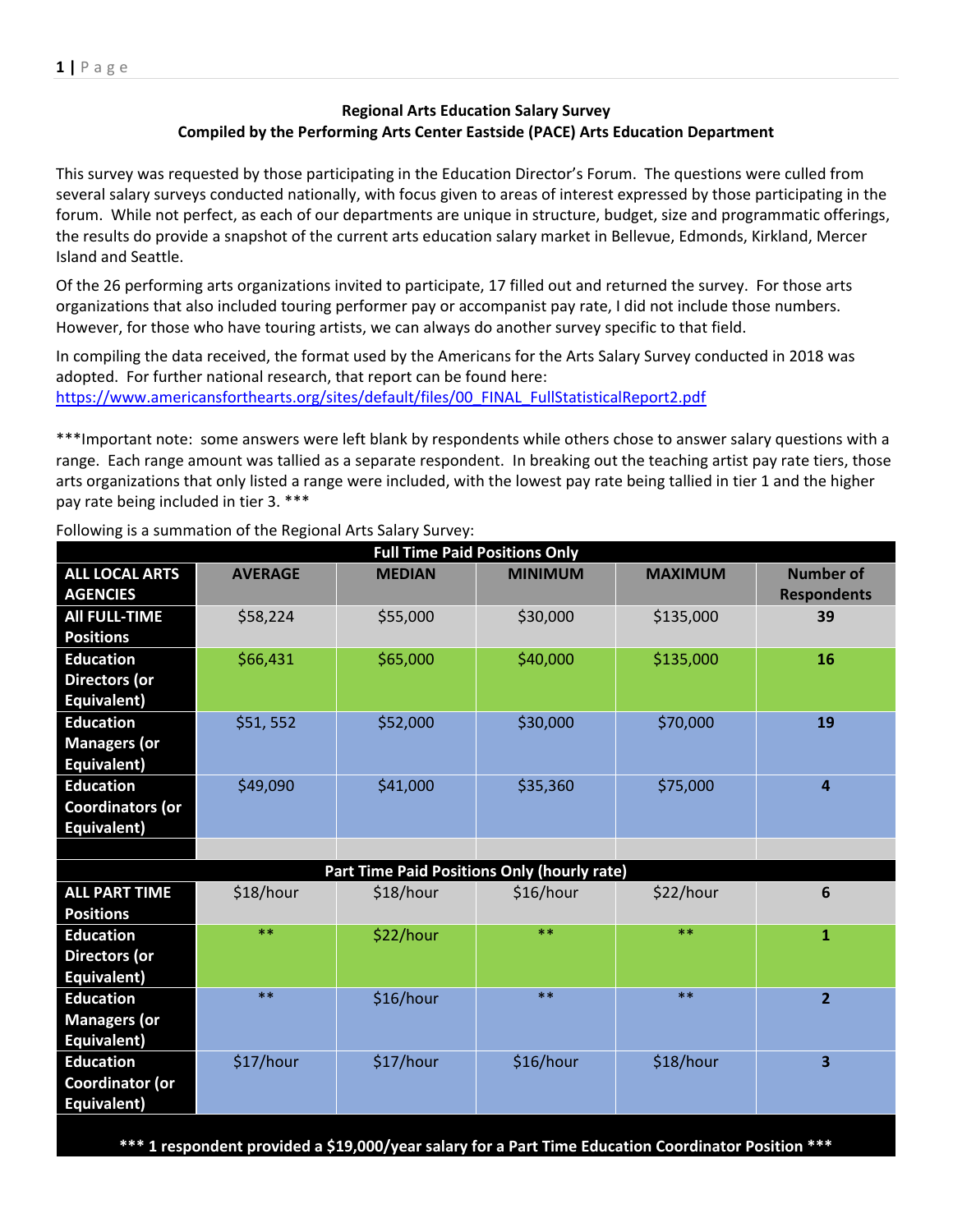| <b>Teaching Artists</b> |           |           |           |           |    |
|-------------------------|-----------|-----------|-----------|-----------|----|
| <b>Contact Hours</b>    | \$39/hour | \$40/hour | \$15/hour | \$83/hour | 40 |
| <b>Prep Time</b>        | \$20/hour | \$20/hour | \$15/hour | \$36/hour | 16 |

| FULL TIME SALARY BREAKDOWN BY OPERATING BUDGET - Education Director (or Equivalent) |                |               |                |                |                                        |
|-------------------------------------------------------------------------------------|----------------|---------------|----------------|----------------|----------------------------------------|
| <b>OPERATING</b><br><b>BUDGET</b>                                                   | <b>AVERAGE</b> | <b>MEDIAN</b> | <b>MINIMUM</b> | <b>MAXIMUM</b> | <b>Number of</b><br><b>Respondents</b> |
| \$100,000 to<br>\$249,999                                                           | $***$          | $**$          | $**$           | $**$           | $\bf{0}$                               |
| \$250,000 to<br>\$499,999                                                           | $***$          | $**$          | $**$           | $**$           | $\bf{0}$                               |
| \$500,000 to<br>\$999,999                                                           | \$69,033       | \$70,000      | \$47,100       | \$90,000       | 3                                      |
| $$1,000,000$ to<br>\$4,999,999                                                      | \$52,428       | \$48,000      | \$40,000       | \$75,000       | 7                                      |
| $$5,000,000$ to<br>59,999,999                                                       | \$72,500       | $**$          | \$65,000       | \$80,000       | $\overline{2}$                         |
| \$10,000,000 or<br>more                                                             | \$66,900       | \$77,000      | \$56,800       | \$135,000      | $\overline{a}$                         |

| FULL TIME SALARY BREAKDOWN BY OPERATING BUDGET - Education Manager (or Equivalent) |                |               |                |                |                    |
|------------------------------------------------------------------------------------|----------------|---------------|----------------|----------------|--------------------|
| <b>OPERATING</b>                                                                   | <b>AVERAGE</b> | <b>MEDIAN</b> | <b>MINIMUM</b> | <b>MAXIMUM</b> | <b>Number of</b>   |
| <b>BUDGET</b>                                                                      |                |               |                |                | <b>Respondents</b> |
| \$100,000 to                                                                       | $***$          | $***$         | $***$          | $***$          | 0                  |
| \$249,999                                                                          |                |               |                |                |                    |
| \$250,000 to                                                                       | $***$          | $**$          | $**$           | $***$          | $\bf{0}$           |
| \$499,999                                                                          |                |               |                |                |                    |
| \$500,000 to                                                                       | \$57,500       | $***$         | \$45,000       | \$70,000       | $\overline{2}$     |
| \$999,999                                                                          |                |               |                |                |                    |
| $$1,000,000$ to                                                                    | \$36,000       | $***$         | \$35,000       | \$37,000       | $\overline{2}$     |
| \$4,999,999                                                                        |                |               |                |                |                    |
| \$5,000,000 to                                                                     | \$42,500       | \$45,000      | \$30,000       | \$55,000       | 4                  |
| \$9,999,999                                                                        |                |               |                |                |                    |
| \$10,000,000 or                                                                    | \$56,136       | \$58,000      | \$36,000       | \$65,000       | 11                 |
| more                                                                               |                |               |                |                |                    |

| FULL TIME SALARY BREAKDOWN BY OPERATING BUDGET - Education Coordinator (or Equivalent) |                |               |                |                |                    |
|----------------------------------------------------------------------------------------|----------------|---------------|----------------|----------------|--------------------|
| <b>OPERATING</b>                                                                       | <b>AVERAGE</b> | <b>MEDIAN</b> | <b>MINIMUM</b> | <b>MAXIMUM</b> | <b>Number of</b>   |
| <b>BUDGET</b>                                                                          |                |               |                |                | <b>Respondents</b> |
| \$100,000 to                                                                           | $**$           | $***$         | $***$          | $***$          | 0                  |
| \$249,999                                                                              |                |               |                |                |                    |
| \$250,000 to                                                                           | $***$          | $***$         | $***$          | $***$          | 0                  |
| \$499,999                                                                              |                |               |                |                |                    |
| \$500,000 to                                                                           | \$60,000       | $**$          | \$45,000       | \$75,000       | $\overline{2}$     |
| \$999,999                                                                              |                |               |                |                |                    |
| \$1,000,000 to                                                                         | \$38,180       | $**$          | \$35,360       | \$41,000       | $\overline{2}$     |
| \$4,999,999                                                                            |                |               |                |                |                    |
| $$5,000,000$ to                                                                        | $**$           | $**$          | $**$           | $***$          | 0                  |
| \$9,999,999                                                                            |                |               |                |                |                    |
| \$10,000,000 or                                                                        | $**$           | $**$          | $**$           | $***$          | 0                  |
| more                                                                                   |                |               |                |                |                    |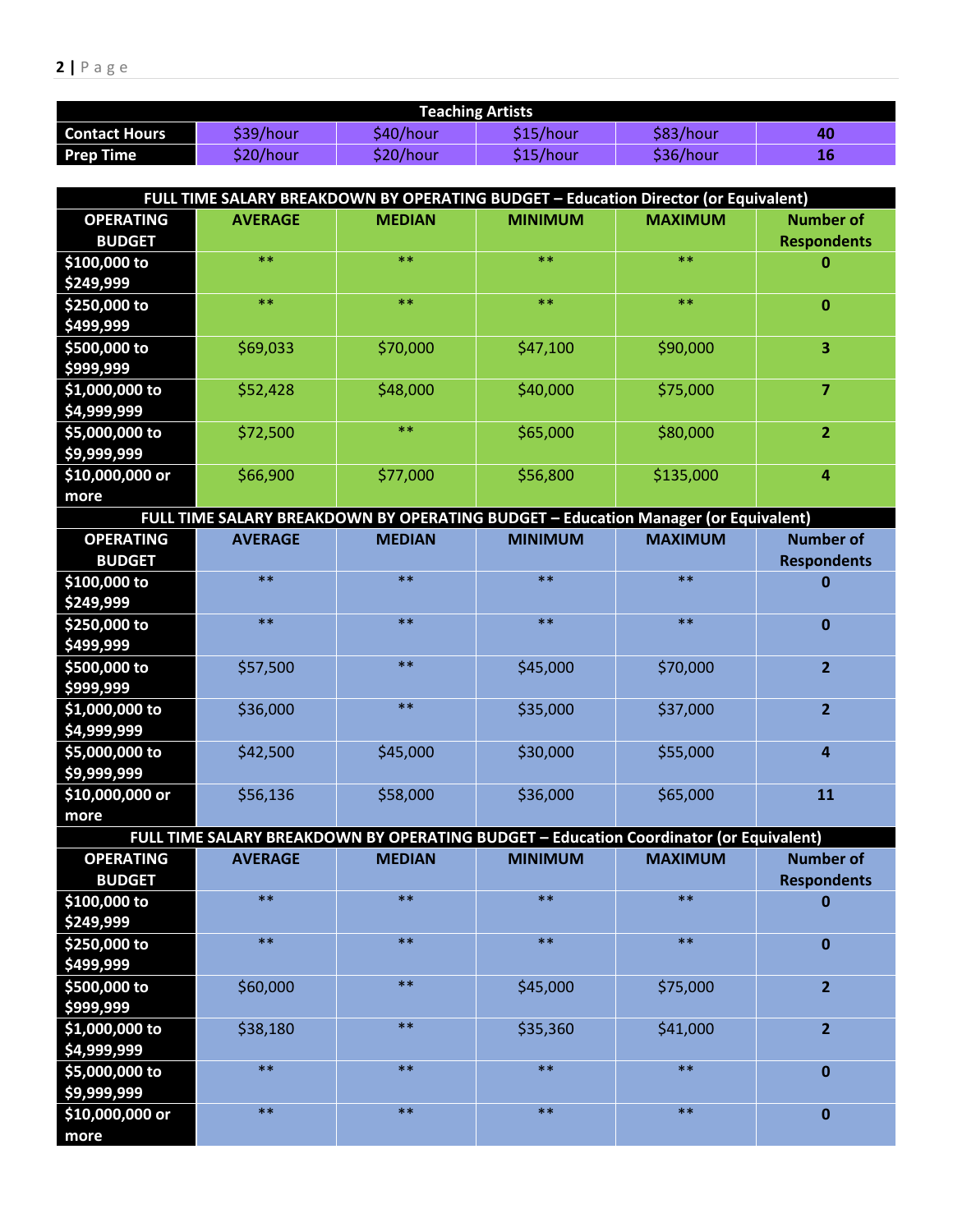| PART TIME PAID TEACHING ARTIST POSITION SALARY |                |               |                |                |                    |
|------------------------------------------------|----------------|---------------|----------------|----------------|--------------------|
| <b>OPERATING</b>                               | <b>AVERAGE</b> | <b>MEDIAN</b> | <b>MINIMUM</b> | <b>MAXIMUM</b> | <b>Number of</b>   |
| <b>BUDGET</b>                                  |                |               |                |                | <b>Respondents</b> |
| \$100,000 to                                   | $**$           | $**$          | $**$           | $***$          | 0                  |
| \$249,999                                      |                |               |                |                |                    |
| \$250,000 to                                   | **             | \$30,400      | $**$           | $***$          | $\mathbf{1}$       |
| \$499,999                                      |                |               |                |                |                    |
| \$500,000 to                                   | \$22,000       | $**$          | \$20,000       | \$24,000       | $\overline{2}$     |
| \$999,999                                      |                |               |                |                |                    |
| $$1,000,000$ to                                | $**$           | $**$          | $**$           | $**$           | $\bf{0}$           |
| \$4,999,999                                    |                |               |                |                |                    |
| \$5,000,000 to                                 | $**$           | $**$          | $**$           | $**$           | $\mathbf{0}$       |
| \$9,999,999                                    |                |               |                |                |                    |
| \$10,000,000 or                                | $**$           | $**$          | $**$           | $**$           | $\bf{0}$           |
| more                                           |                |               |                |                |                    |
|                                                |                |               |                |                |                    |

\*\*NOTE on the TA hourly Breakdown: 1 respondent did not list an operating budget amount. While their TA hourly and prep rate are reflected in the overall average listed on the top of page 2, they are not included here. \*\*

| <b>HOURLY BREAKDOWN BY OPERATING BUDGET - Teaching Artist (Contact Hours)</b> |                |               |                |                |                                        |
|-------------------------------------------------------------------------------|----------------|---------------|----------------|----------------|----------------------------------------|
| <b>OPERATING</b><br><b>BUDGET</b>                                             | <b>AVERAGE</b> | <b>MEDIAN</b> | <b>MINIMUM</b> | <b>MAXIMUM</b> | <b>Number of</b><br><b>Respondents</b> |
| \$100,000 to<br>\$249,999                                                     | \$31/hour      | \$30/hour     | \$25/hour      | \$35/hour      | 4                                      |
| \$250,000 to<br>\$499,999                                                     | $**$           | \$40/hour     | $**$           | $**$           | $\mathbf{1}$                           |
| \$500,000 to<br>\$999,999                                                     | \$34/hour      | \$28/hour     | \$15/hour      | \$60/hour      | $6\phantom{1}6$                        |
| \$1,000,000 to<br>\$4,999,999                                                 | \$38/hour      | \$40/hour     | \$16/hour      | \$83/hour      | 19                                     |
| \$5,000,000 to<br>\$9,999,999                                                 | \$32.50/hour   | $**$          | \$25/hour      | \$40/hour      | $\overline{2}$                         |
| \$10,000,000 or<br>more                                                       | \$40/hour      | \$41/hour     | \$30/hour      | \$55/hour      | $6\phantom{1}6$                        |
| HOURLY BREAKDOWN BY OPERATING BUDGET - Teaching Artist (Prep Time Hours)      |                |               |                |                |                                        |
|                                                                               |                |               |                |                |                                        |
| <b>OPERATING</b><br><b>BUDGET</b>                                             | <b>AVERAGE</b> | <b>MEDIAN</b> | <b>MINIMUM</b> | <b>MAXIMUM</b> | <b>Number of</b><br><b>Respondents</b> |
| \$100,000 to<br>\$249,999                                                     | $**$           | $**$          | $**$           | $**$           |                                        |
| \$250,000 to<br>\$499,999                                                     | $**$           | \$20/hour     | $**$           | $**$           | $\overline{\mathbf{1}}$                |
| \$500,000 to<br>\$999,999                                                     | $**$           | \$15/hour     | $**$           | $**$           | $\overline{\mathbf{1}}$                |
| \$1,000,000 to<br>\$4,999,999                                                 | \$20/hour      | \$18/hour     | \$15.75/hour   | \$36/hour      | 8                                      |
| \$5,000,000 to<br>\$9,999,999                                                 | $**$           | \$15/hour     | $**$           | $**$           | $\mathbf{1}$                           |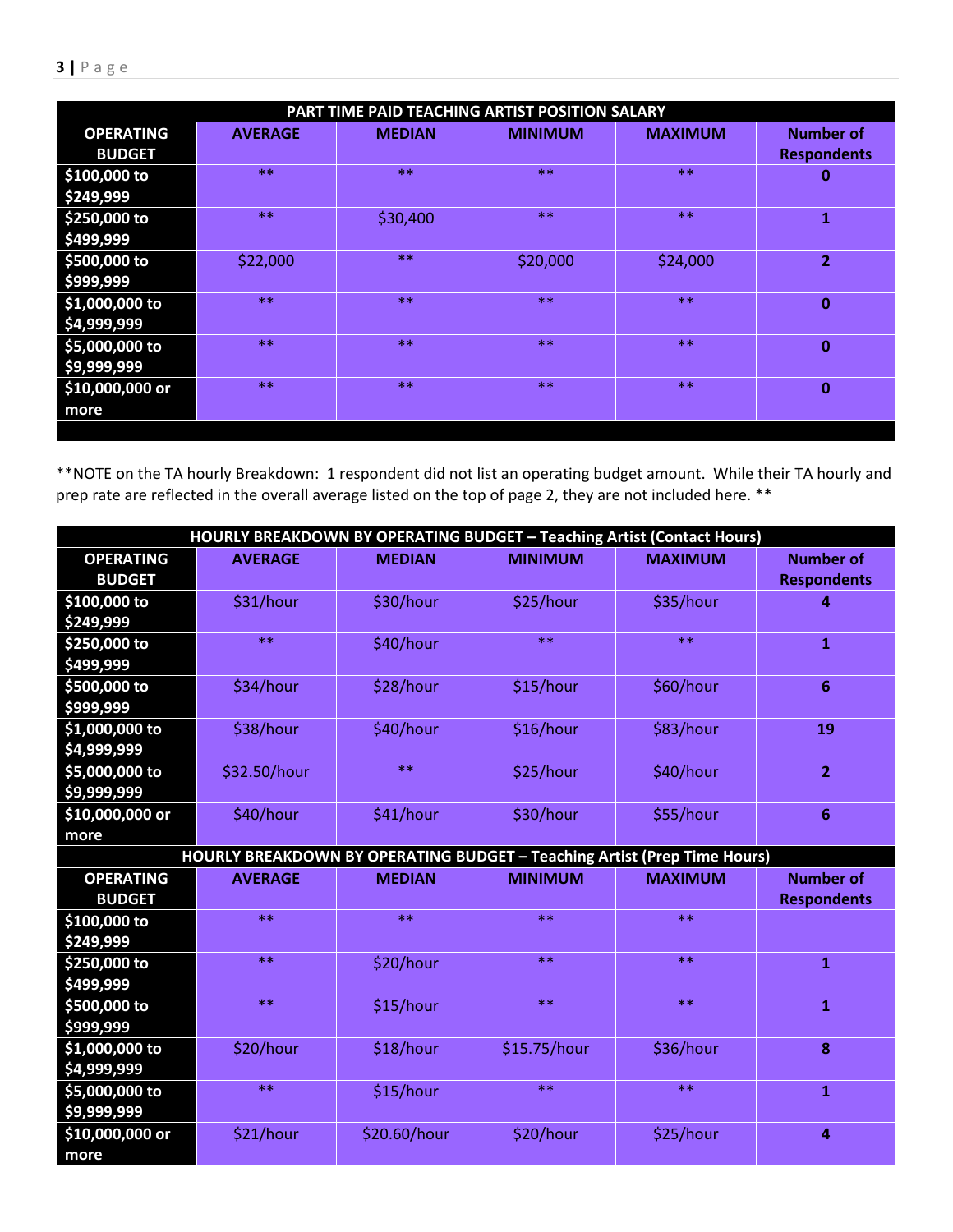Following is a break-down from the answers received. The first chart represents a basic overview of each respondent's organization size, operating budget, and education department.

| <b>ORAGANIZATION INFORMATION</b>                                       |                                                                                                                                                                                                            |                                                           |                                                                                                                                    |  |  |
|------------------------------------------------------------------------|------------------------------------------------------------------------------------------------------------------------------------------------------------------------------------------------------------|-----------------------------------------------------------|------------------------------------------------------------------------------------------------------------------------------------|--|--|
| <b>Question</b>                                                        | # of respondents by category                                                                                                                                                                               | <b>High/Low</b>                                           | <b>Additional Notes</b>                                                                                                            |  |  |
| <b>Arts Discipline:</b>                                                | Performing Arts (2)<br>Theatre (7)<br><b>Education Theatre (1)</b><br>Youth Recreational Theatre (1)<br>Visual Arts (1)<br>Dance (2)<br>Music (1)<br>Music and Dance (1)<br>Multiple (1)                   |                                                           |                                                                                                                                    |  |  |
| <b>Size of</b><br><b>Organization (# of</b><br><b>Full time Staff)</b> | $0 - 5(5)$<br>$6 - 10(1)$<br>$11 - 15(4)$<br>$21 - 25(1)$<br>$35 - 45(1)$<br>$150 - 250(2)$                                                                                                                | $HIGH = 250$ full time staff<br>$LOW = 0$ full time staff | 3 respondents did not<br>answer this question                                                                                      |  |  |
| <b>Operating Budget</b>                                                | $$0 - $500,000(3)$<br>\$500,001 - \$1,000,000 (2)<br>$$1,000,001 - $2,000,000$ (3)<br>$$2,000,001 - $3,000,000(3)$<br>\$8,000,001 - \$9,000,000 (1)<br>\$15,000,000 - \$25,000,000 (3)<br>\$26,000,000 (1) | $HIGH = $26,000,000$<br>$LOW = $110,000$                  | 1 respondent did not<br>answer this question                                                                                       |  |  |
| # of full time<br><b>Education Staff</b>                               | $0 - 3(12)$<br>$4 - 10(3)$<br>$11 - 20(2)$                                                                                                                                                                 | $HIGH = 18$<br>$LOW = 0$                                  |                                                                                                                                    |  |  |
| # of part time<br><b>Education Staff</b>                               | $0 - 3(14)$<br>$4 - 10(1)$<br>$11 - 20(1)$<br>$30 - 40(1)$                                                                                                                                                 | $HIGH = 30$<br>$LOW = 0$                                  |                                                                                                                                    |  |  |
| # of TA's                                                              | $0 - 5(6)$<br>$6 - 10(4)$<br>$11 - 15(1)$<br>$15 - 20(2)$<br>$25 + (4)$                                                                                                                                    | $HIGH = 50$<br>$LOW = 0$                                  | 1 respondent answered<br>with $4 - 50$ depending on<br>the year; another<br>responded 25-40<br>depending on season;<br>another 4-6 |  |  |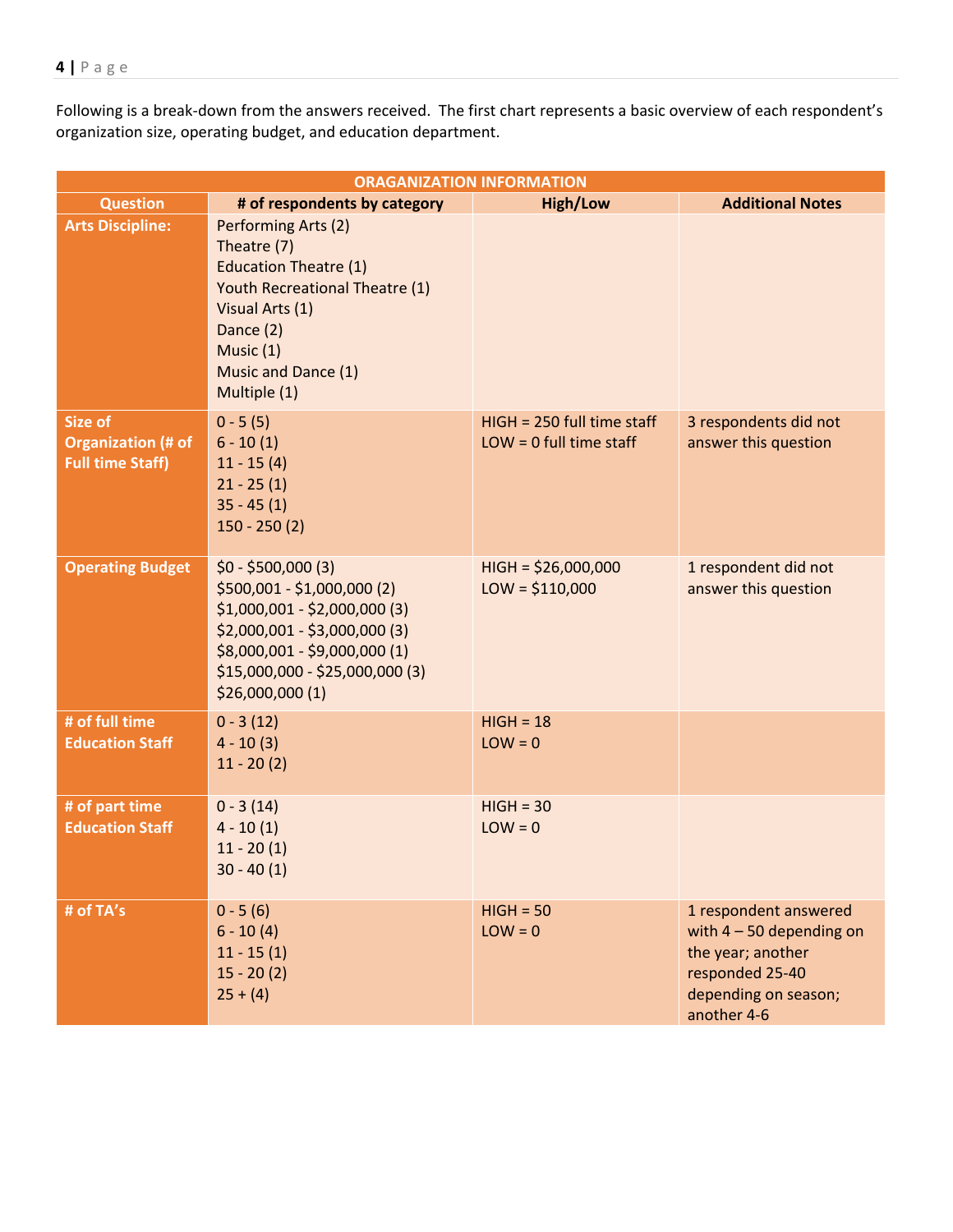**Department Head Category:** The responsibilities of these positions can include identification of community outreach opportunities; implementation of arts education policy and advocacy programs; and the creation of partnerships with local arts organizations and artists, businesses, and schools/school districts. **Titles** can include Ed Director/Director of Education, Artistic Director, Director of Programming, Deputy Director, Education and Public Engagement, Director of Education and Outreach, Director of Arts Engagement, Director of Community Education and Community Services Administrator

\*\* 1 respondent noted that this position also includes/requires up to 200 hours/year of TA work \*\*

| <b>EDUCATION DIRECTOR INFORMATION</b>                |                                                                                                                                                                                                                                                                       |                                     |                                                                                                               |  |  |
|------------------------------------------------------|-----------------------------------------------------------------------------------------------------------------------------------------------------------------------------------------------------------------------------------------------------------------------|-------------------------------------|---------------------------------------------------------------------------------------------------------------|--|--|
| <b>Question</b>                                      | # of respondents by category                                                                                                                                                                                                                                          | <b>High/Low</b>                     | <b>Additional Notes</b>                                                                                       |  |  |
| To whom does this<br>position report to?             | Director/CEO (2)<br><b>Executive Director (1)</b><br>Artistic Director (4)<br><b>Managing Director (2)</b><br><b>School Managing Director (1)</b><br>Administrator and Director (1)<br><b>General Manager (1)</b><br><b>Associate Artistic Director (1)</b><br>N/A(2) |                                     | 2 respondents did not answer this<br>question                                                                 |  |  |
| # of staff who<br>report to this<br>position:        | $0 - 5(5)$<br>$6 - 10(3)$<br>$11-20(3)$<br>$21-30(3)$<br>50(1)                                                                                                                                                                                                        | $HIGH = 50$<br>$LOW = 0$            | 2 respondents did not answer this<br>question;<br>1 respondent reported they had 1-8<br>depending on the year |  |  |
| Is this position full<br>time?                       | <b>YES (14)</b><br>No(1)                                                                                                                                                                                                                                              |                                     | 2 respondents did not answer this<br>question                                                                 |  |  |
| Does this position<br>receive benefits?              | <b>YES (13)</b><br>NO(2)                                                                                                                                                                                                                                              |                                     | 2 respondents did not answer this<br>question                                                                 |  |  |
| # of years'<br>experience                            | $1 - 5(2)$<br>$6 - 10(6)$<br>$11 - 15(3)$<br>$16 - 20(2)$<br>$30+ (2)$                                                                                                                                                                                                | $HIGH = 34 years$<br>$LOW = 1 year$ | 2 respondents did not answer this<br>question                                                                 |  |  |
| Is this position<br>part time?                       | 1 respondent answered in the<br>affirmative                                                                                                                                                                                                                           |                                     | 2 respondents did not answer this<br>question                                                                 |  |  |
| # of hours this<br>position is paid                  | $20 - 30(1)$<br>$31 - 40(1)$<br>$40 + (9)$                                                                                                                                                                                                                            |                                     | 6 respondents did not answer this<br>question                                                                 |  |  |
| What is the salary<br>for this part time<br>position | \$22/hour                                                                                                                                                                                                                                                             |                                     | 16 respondents did not answer this<br>question                                                                |  |  |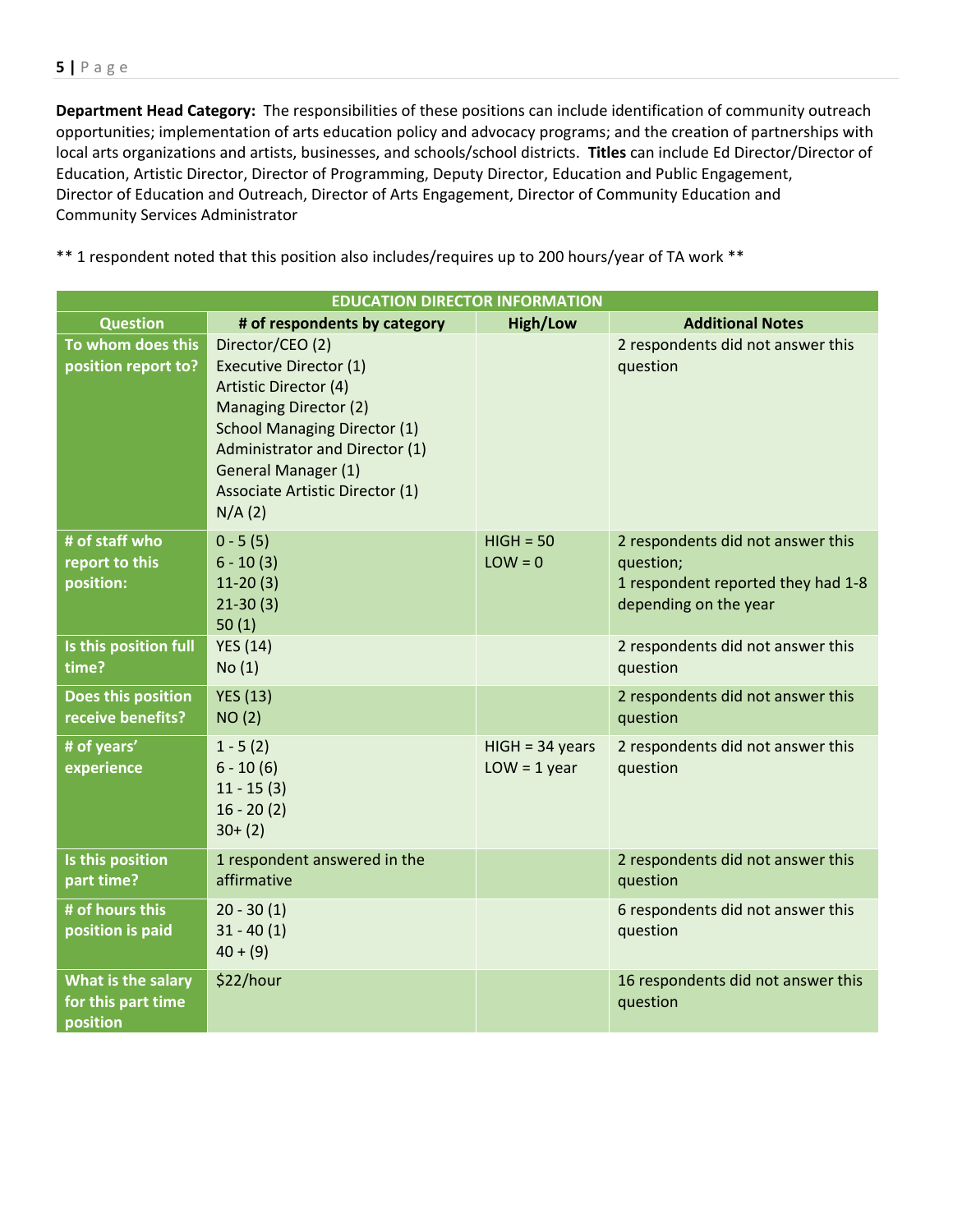**Education Manager:** The responsibilities of these positions can include management of arts education programs; and the manager of partnerships with local arts organizations and artists, businesses, and schools/school districts. **Titles** can include Education Manager, Tour Manager, Youth Engagement Manager, Programs Manager, Associate Director of Education, School Manager, Community Education Programs Manager, Community Engagement Manager or Youth and Family Manager.

|                                                       | <b>EDUCATION ADMINISTRATIVE TEAM INFORMATION: (Manager or Equivalent Level)</b>                                                                                                              |                           |                                                                                                       |  |  |
|-------------------------------------------------------|----------------------------------------------------------------------------------------------------------------------------------------------------------------------------------------------|---------------------------|-------------------------------------------------------------------------------------------------------|--|--|
| <b>Question</b>                                       | # of respondents by category                                                                                                                                                                 | <b>HIGH/LOW</b>           | <b>Additional Notes</b>                                                                               |  |  |
| To whom does this<br>position report to?              | Director of Ed (4)<br>Associate Producer (1)<br>Director of Arts Engagement (1)<br>Department Director (2)<br><b>School Managing Director (1)</b><br>Director of Community Ed. (1)<br>N/A(1) |                           | 9 respondents did not answer this<br>question; 3 companies employ<br>multiple education manager roles |  |  |
| # of staff that<br>reports to this<br>position:       | $0 - 1(7)$<br>$2 - 3(1)$<br>$4+ (1)$                                                                                                                                                         | $HIGH = 4$<br>$LOW = 0$   | 7 respondents did not answer this<br>question                                                         |  |  |
| Is this position full<br>time?                        | <b>YES</b> (8)<br>NO(1)                                                                                                                                                                      |                           | 7 respondents did not answer this<br>question                                                         |  |  |
| Does this position<br>receive benefits?               | <b>YES</b> (7)<br>NO(2)                                                                                                                                                                      |                           | 7 respondents did not answer this<br>question                                                         |  |  |
| # of years'<br>experience:                            | $1 - 5(2)$<br>$6 - 10(4)$<br>$11-15(1)$<br>$16-20(1)$                                                                                                                                        | $HIGH = 19$<br>$LOW = 1$  | 8 respondents did not answer this<br>question                                                         |  |  |
| Is this position part<br>time?                        | 1 respondent answered yes                                                                                                                                                                    |                           |                                                                                                       |  |  |
| # of hours per week<br>this position is paid<br>for:  | 25-30 hours (2)<br>$40+ (6)$                                                                                                                                                                 | $HIGH = 40$<br>$LOW = 25$ | 10 respondents did not answer this<br>question                                                        |  |  |
| What is the salary<br>for this part time<br>position? | \$16/hour                                                                                                                                                                                    |                           | 14 respondents did not answer this<br>question                                                        |  |  |

\*\* 1 respondent noted that this position also includes/requires up to 200 hours/year of TA work \*\*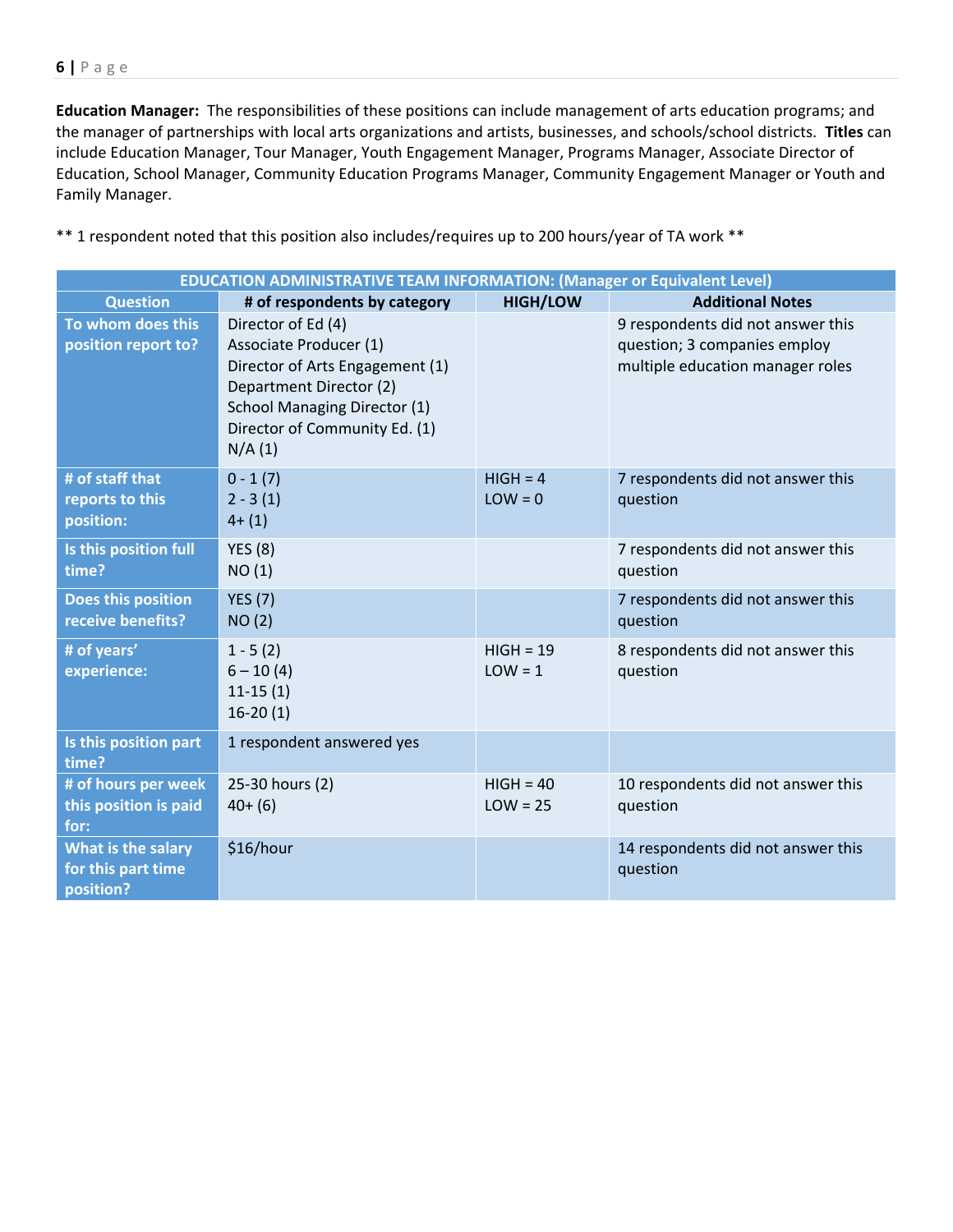**Education Coordinator:** The responsibilities of these positions can include coordination of arts education programs and partnerships with local arts organizations and artists, businesses, and schools/school districts. **Titles** can include Education Coordinator, Outreach Coordinator, Recreation Program Coordinator, ArtReach Coordinator, Education and Outreach Summer associate, Education and Outreach Program Coordinator, and Program and Event Coordinator.

| <b>EDUCATION ADMINISTRATIVE TEAM INFORMATION: (Coordinator or Equivalent Level)</b> |                                                     |                 |                                                |  |  |
|-------------------------------------------------------------------------------------|-----------------------------------------------------|-----------------|------------------------------------------------|--|--|
| <b>Question</b>                                                                     | # of respondents by category                        | <b>HIGH/LOW</b> | <b>Additional Notes</b>                        |  |  |
| To whom does this<br>position report to?                                            | Director of Education (1)<br>Production Manager (1) |                 | 10 respondents did not answer this<br>question |  |  |
|                                                                                     | Department Director (1)                             |                 |                                                |  |  |
|                                                                                     | Theatre Administrator (1)                           |                 |                                                |  |  |
|                                                                                     | Director of Programming (1)                         |                 |                                                |  |  |
|                                                                                     | Theatre Manager (1)                                 |                 |                                                |  |  |
|                                                                                     | Artistic Director (1)                               |                 |                                                |  |  |
| # of staff that                                                                     | 10(1)                                               |                 | 15 respondents did not answer this             |  |  |
| reports to this                                                                     | 20(1)                                               |                 | question                                       |  |  |
| position:                                                                           |                                                     |                 |                                                |  |  |
| Is this position full                                                               | <b>YES (5)</b>                                      |                 | 9 respondents did not answer this              |  |  |
| time?                                                                               | NO(4)                                               |                 | question                                       |  |  |
| Does this position<br>receive benefits?                                             | <b>YES</b> (4)                                      |                 | 9 respondents did not answer this<br>question  |  |  |
| # of years'                                                                         | NO(4)<br>$0-5(3)$                                   | $HIGH = 30+$    | 10 respondents did not answer this             |  |  |
| experience:                                                                         | $6-10(1)$                                           | $LOW = 0$       | question                                       |  |  |
|                                                                                     | $11-20(1)$                                          |                 |                                                |  |  |
|                                                                                     | $21 + (2)$                                          |                 |                                                |  |  |
| Is this position part                                                               | YES $(4)$                                           |                 | 9 respondents did not answer this              |  |  |
| time?                                                                               | NO(4)                                               |                 | question                                       |  |  |
| # of hours per week                                                                 | 40 hours/week                                       |                 | 7 respondents did not answer this              |  |  |
| this position is paid                                                               | 35-36 hours/week                                    |                 | question; a                                    |  |  |
| for:                                                                                | 30+/week                                            |                 |                                                |  |  |
|                                                                                     | 30/week (only over the summer                       |                 |                                                |  |  |
|                                                                                     | months)                                             |                 |                                                |  |  |
|                                                                                     | 20 hours/week<br>10-12 hours/week                   |                 |                                                |  |  |
| What is the salary                                                                  | \$19,000/season                                     |                 | 14 respondents did not answer this             |  |  |
| for this part time                                                                  | \$18/hour                                           |                 | question                                       |  |  |
| position?                                                                           | \$16/hour (2)                                       |                 |                                                |  |  |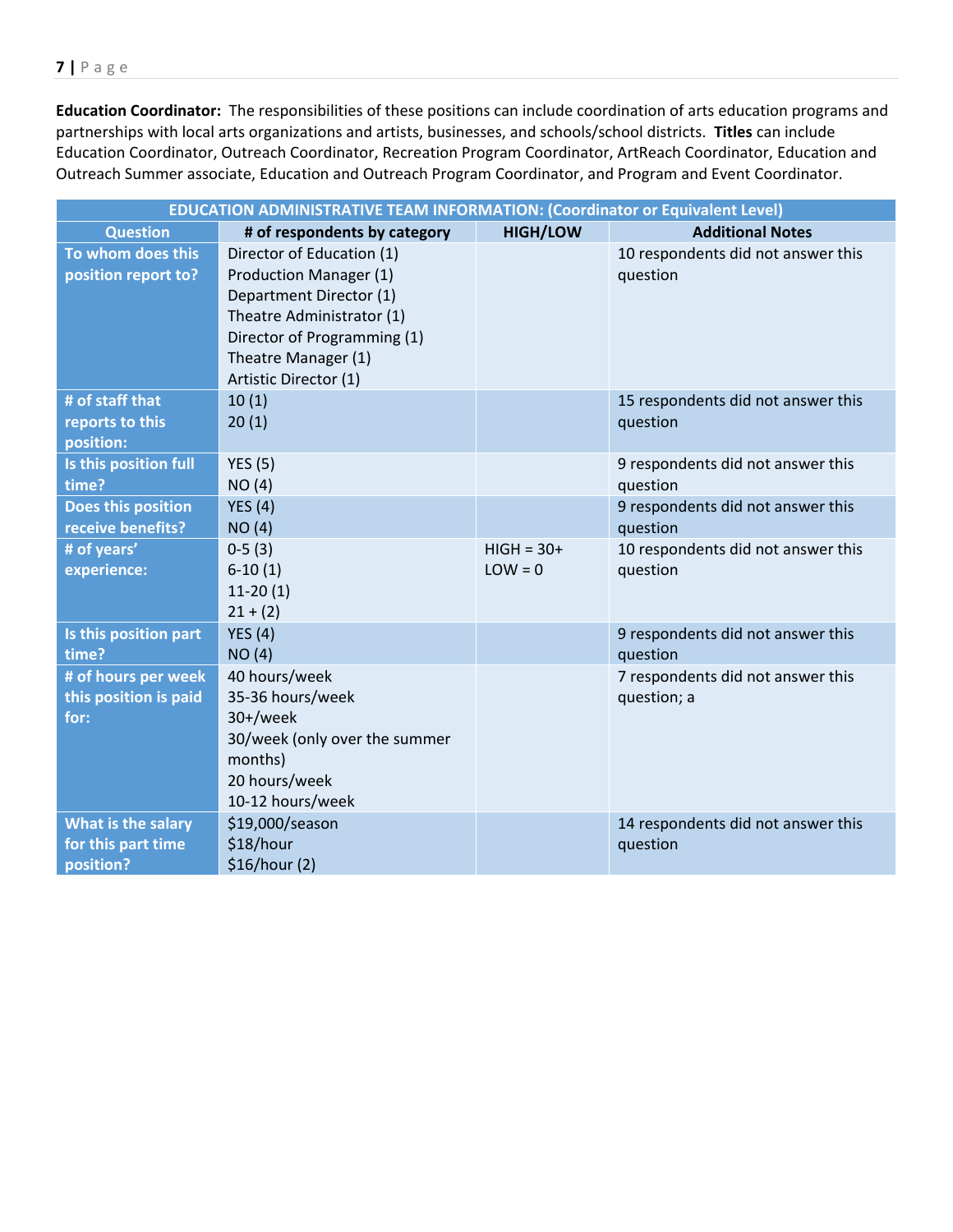**Teaching Artist:** The responsibilities of these positions can include curriculum development, classroom management, curriculum implementation and assessment. **Titles for Tier 1 teaching artists can include: Novice, New TA, Year 1 or Assistant TA**

| <b>TEACHING ARTIST INFORMATION: Tier 1</b>            |                                                                                                                                                                                                                                                                                                      |                                                                                                                                                                                                                                                                                                                                                                                 |  |
|-------------------------------------------------------|------------------------------------------------------------------------------------------------------------------------------------------------------------------------------------------------------------------------------------------------------------------------------------------------------|---------------------------------------------------------------------------------------------------------------------------------------------------------------------------------------------------------------------------------------------------------------------------------------------------------------------------------------------------------------------------------|--|
| <b>Question</b>                                       | # of respondents by category                                                                                                                                                                                                                                                                         | <b>Additional Notes</b>                                                                                                                                                                                                                                                                                                                                                         |  |
| To whom does this<br>position report to?              | <b>Executive Director (1)</b><br>Artistic Director (1)<br>Theatre Administrator (1)<br>Director of Education (7)<br>Director of Education and<br>Outreach (1)<br><b>Director of Community</b><br>Education (1)<br>Youth Engagement Manager<br>(1)<br>Arts Program Manager (1)<br>Department Head (1) | ** 1 respondent notes that TA's have the option to check<br>out art supplies for their community-based workshop at<br>no cost to the TA. They must pick up the material at the<br>office, sign them out and have a week to return them.<br>Should TA's choose not to use the organization's<br>materials, they must supply their own. **                                        |  |
| # of hours per week this<br>position is paid for:     | Varies/depends (3)<br>N/A(10)<br>12 hours/week (1)<br>20 hours/week (1)                                                                                                                                                                                                                              |                                                                                                                                                                                                                                                                                                                                                                                 |  |
| What is the pay rate for<br>contact hours?            | \$15/hour(1)<br>\$16-\$17/hour (1)<br>\$25/hour (3)<br>\$28/hour (1)<br>\$30/hour (2)<br>\$40/hour (4)<br>\$41/hour (1)<br>\$42/hour (1)<br>\$50/hour (1)                                                                                                                                            | 1 respondent answered yes to this position being part<br>time and this part time position gets paid \$20,000.00;<br>1 respondent answered yes to this position being part<br>time and this part time position gets paid \$30,400.00                                                                                                                                             |  |
| Does this position<br>receive prep<br>compensation?   | <b>YES (8)</b><br><b>NO (6)</b><br>Sometimes (1)                                                                                                                                                                                                                                                     |                                                                                                                                                                                                                                                                                                                                                                                 |  |
| What is the hourly rate<br>for prep time?             | \$15/hour(3)<br>\$15.75/hour<br>\$20.60/hour<br>\$18/hour<br>\$20/hour (2)                                                                                                                                                                                                                           | 1 respondent replied that total # of contact hours was<br>equivalent to total # of prep hours                                                                                                                                                                                                                                                                                   |  |
| Does this position<br>receive travel<br>compensation? | <b>YES (8)</b><br><b>NO (7)</b>                                                                                                                                                                                                                                                                      | 1 respondent replied with yes, but if over 10 miles;<br>1 relied with rate from organization, outside city limits;<br>1 replied with yes, only if out of King County;<br>1 replied with reimbursement for travel between 2 or<br>more assigned work locations in a single day;<br>1 replied that mileage is calculated to/from office to<br>where the workshop is being taught. |  |
| What is the rate for<br>travel?                       | 0.53.5/mile(1)<br>$0.56$ /mile $(1)$<br>Federal Mileage 0.58/mile (3)<br>Varies (2)<br>Reimburse for mileage (1)                                                                                                                                                                                     | NOTE: 2019 IRS mileage rate is .58/mile                                                                                                                                                                                                                                                                                                                                         |  |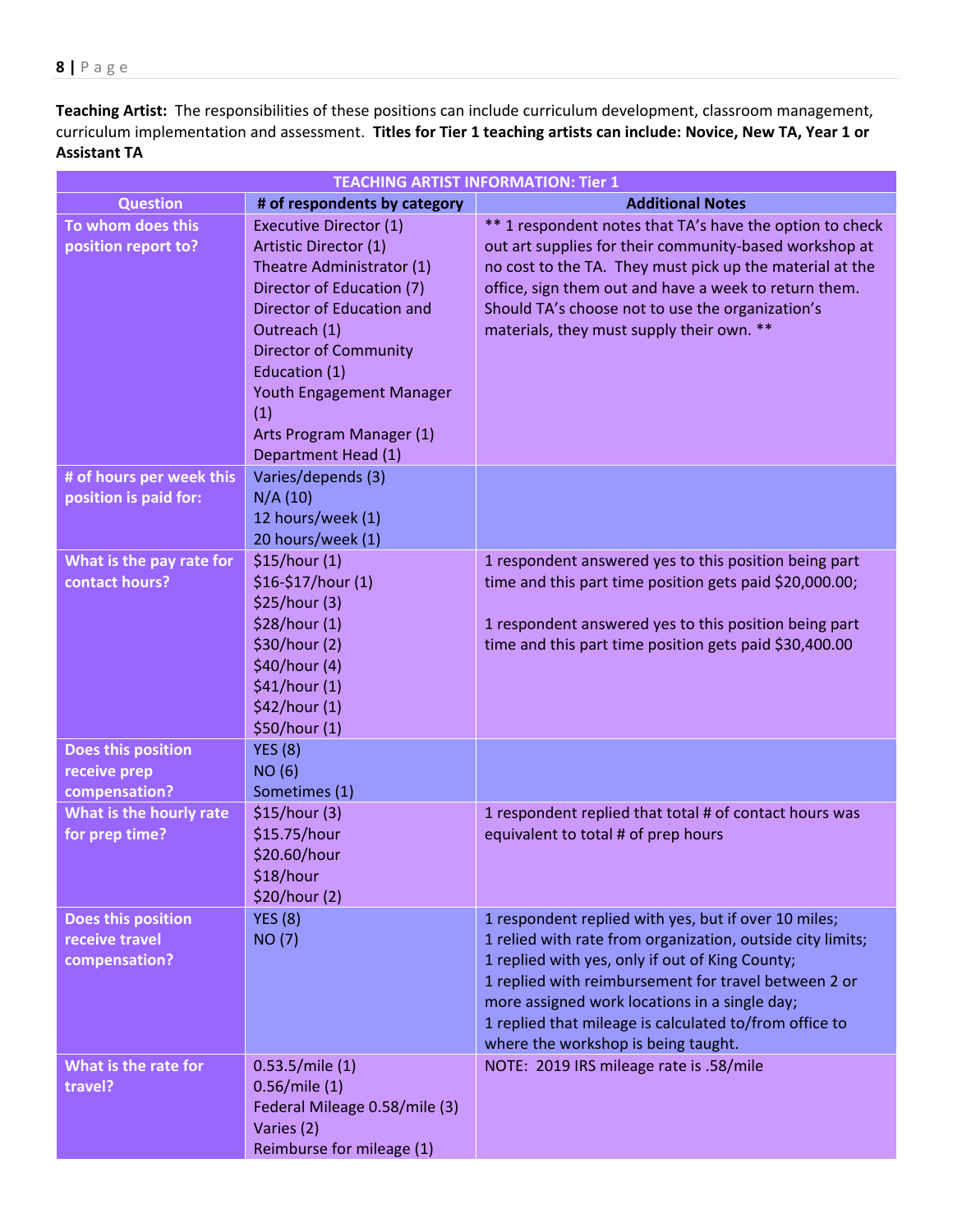**Teaching Artist:** The responsibilities of these positions can include curriculum development, classroom management, curriculum implementation and assessment. **Titles for Tier 2 teaching artists can include: Classroom facilitator, Professional, Experienced, Lead or Offsite TA, Production Camp Director, Lead Camp TA, Year 2 TA**

| <b>TEACHING ARTIST INFORMATION: Tier 2</b>            |                                                                                                                                                                                                      |                                                                                                                  |  |
|-------------------------------------------------------|------------------------------------------------------------------------------------------------------------------------------------------------------------------------------------------------------|------------------------------------------------------------------------------------------------------------------|--|
| <b>Question</b>                                       | # of respondents by category                                                                                                                                                                         | <b>Additional Notes</b>                                                                                          |  |
| To whom does this<br>position report to?              | Artistic Director (1)<br>Director of Education (8)<br>Director of Education and<br>Outreach (2)<br>School Programs, Youth and<br><b>Family Programs, Community</b><br><b>Engagement Managers (1)</b> |                                                                                                                  |  |
| # of hours per week this<br>position is paid for:     | N/A(11)<br>12 hours/week (1)                                                                                                                                                                         |                                                                                                                  |  |
| What is the pay rate for<br>contact hours?            | \$25/hour (3)<br>\$32/hour (1)<br>\$30-\$34/hour (1)<br>\$40/hour (3)<br>\$45/hour (1)<br>\$60/hour (3)                                                                                              | 1 respondent answered yes to this position being part<br>time and this part time position gets paid \$24,000.00  |  |
| Does this position<br>receive prep<br>compensation?   | <b>YES (4)</b><br><b>NO (8)</b>                                                                                                                                                                      |                                                                                                                  |  |
| What is the hourly rate<br>for prep time?             | \$15.75/hour<br>\$16/hour (up to 25 hours)<br>\$20/hour (2)                                                                                                                                          | 1 respondent replied that total # of contact hours was<br>equivalent to total # of prep hours                    |  |
| Does this position<br>receive travel<br>compensation? | <b>YES (3)</b><br><b>NO (9)</b>                                                                                                                                                                      | 1 replied with yes, only if out of King County;<br>1 replied yes, if 30 miles from office location, tools, ferry |  |
| What is the rate for<br>travel?                       | Federal Mileage 0.58/mile (3)                                                                                                                                                                        | NOTE: 2019 IRS mileage rate is .58/mile                                                                          |  |